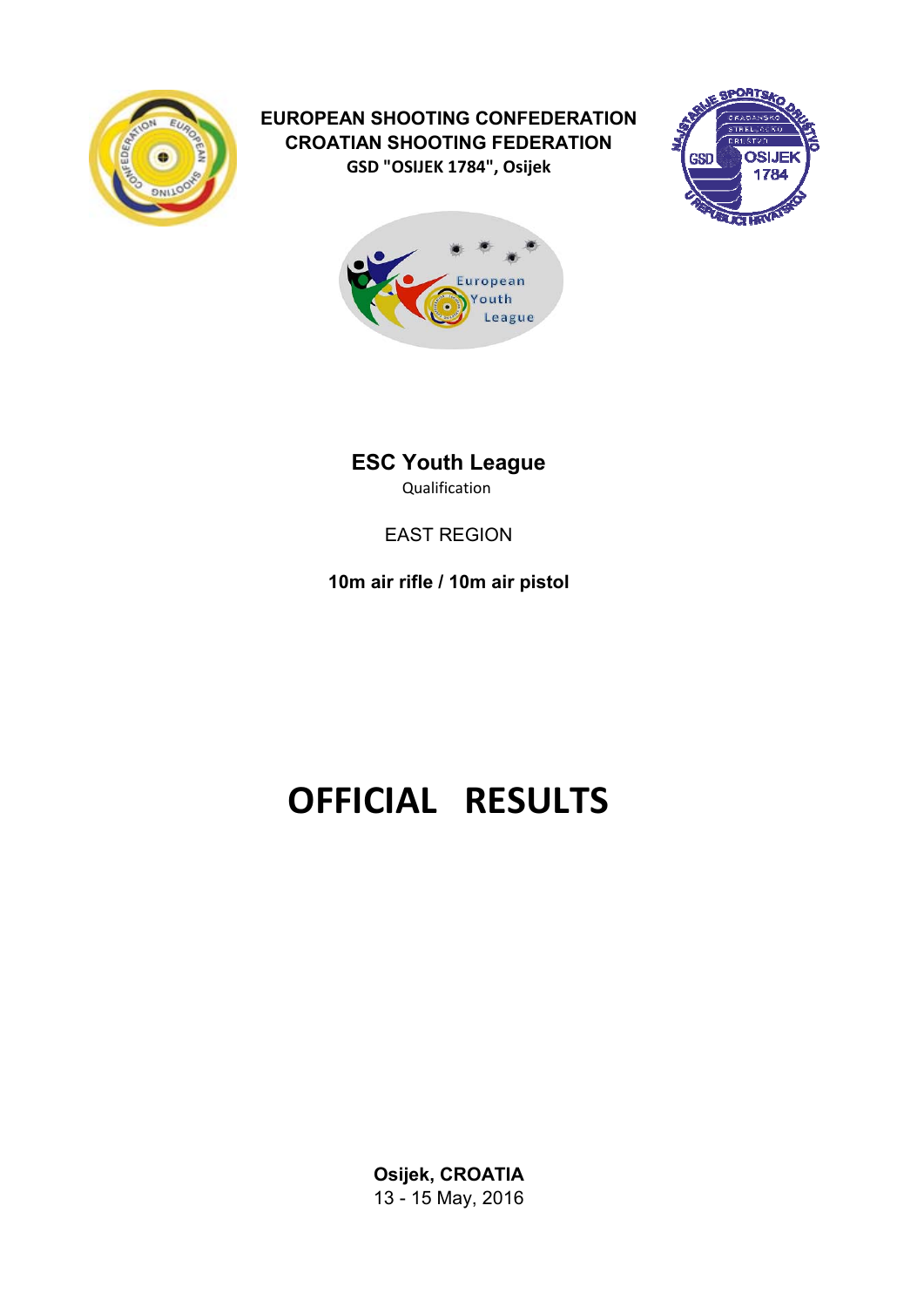

**ESC Youth League - Qualification EAST REGION Osijek (CROATIA) 13 - 15 of May, 2016**



**Qualified to final: PISTOL: UKRAINE**

# **CROATIA**

## **RIFLE: SERBIA RUSIA**

**PISTOL:**

| Teams:    | <b>Winners</b> | Winners total | Match points | Total: | Ranking |
|-----------|----------------|---------------|--------------|--------|---------|
| 1 UKRAINE | 1, 1, 1        |               | 13, 15, 20   | 48     |         |
| 2 CROATIA | 1, 0, 1        |               | 18, 9, 14    | 41     |         |
| 3 RUSSIA  | 0, 1, 0        |               | 11, 19, 10   | 40     | 3       |
| 4 SERBIA  | 0, 0, 0        |               | 6, 5, 4      | 15     |         |

 **RIFLE:**

| Teams:    | <b>Winners</b> | Winners total | Match points | Total: | Ranking |
|-----------|----------------|---------------|--------------|--------|---------|
| 1 SERBIA  | 1, 0, 1        |               | 15, 12, 13   | 40     |         |
| 2 RUSSIA  | 1, 0, 1        |               | 15, 12, 12   | 39     |         |
| 3 CROATIA | 1, 0, 0        |               | 14, 12, 12   | 38     |         |
| 4 UKRAINE | 0, 1, 0        |               | 9, 12, 11    | 32     |         |

| $T1-T3$ | $15 - 9$  | $T1-T3$ | $13 - 11$ |
|---------|-----------|---------|-----------|
| $T2-T4$ | $14 - 10$ | $T2-T4$ | $6 - 18$  |
| $T1-T4$ | $12 - 12$ | T1-T4   | $15 - 9$  |
| $T2-T3$ | $12 - 12$ | $T2-T3$ | $5 - 19$  |
| $T1-T2$ | $12 - 12$ | T1-T2   | $20 - 4$  |
| $T3-T4$ | $11 - 13$ | $T3-T4$ | $10 - 14$ |
|         |           |         |           |
|         |           |         |           |

**RIFLE** PISTOL

| T1-T3 | 13 - 11  |
|-------|----------|
| T2-T4 | 6 - 18   |
| T1-T4 | 15 - 9   |
| T2-T3 | 5 - 19   |
| T1-T2 | $20 - 4$ |
| T3-T4 | 10 - 14  |
|       |          |

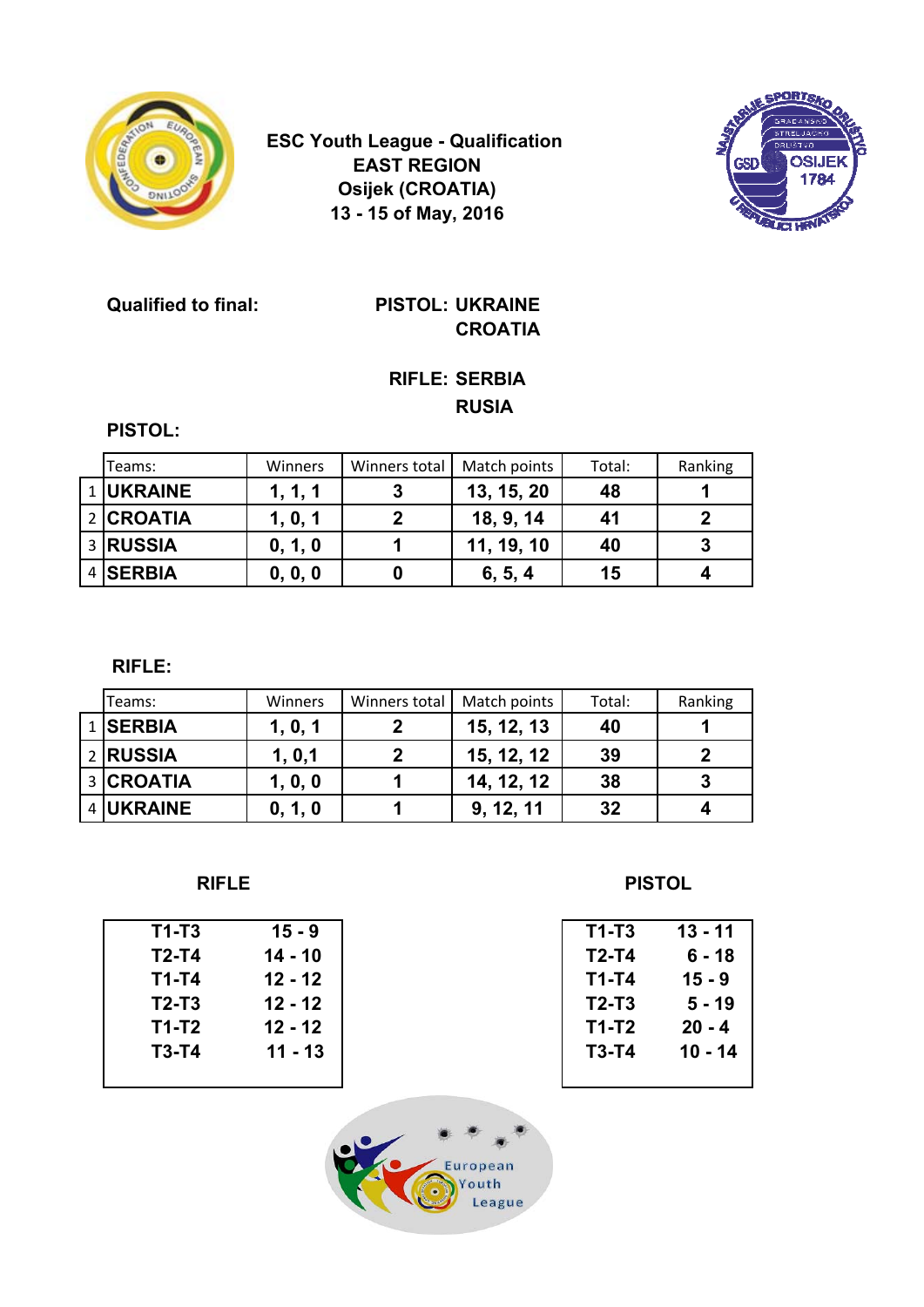

### **ESC Youth League - Qualification EAST REGION Osijek (CROATIA) 13 - 15 of May, 2016**



# **PARTICIPANTS**

|   | <b>Team</b>       | Last name   | Name       | <b>Function</b>     |
|---|-------------------|-------------|------------|---------------------|
| 1 | <b>CROATIA</b>    | Skoko Ćelić | Mirela     | team leader / coach |
| 2 | <b>CROATIA</b>    | Čusto       | Seno       | coach               |
| 3 | <b>CROATIA</b>    | Krušelj     | Davor      | coach               |
| 4 | <b>CROATIA</b>    | Sikavica    | Zoran      | coach               |
| 5 | <b>CROATIA</b>    | Butković    | Borna      | pistol              |
| 6 | <b>CROATIA</b>    | Ćelić       | Leon Luka  | pistol              |
| 7 | <b>CROATIA</b>    | Jajić       | Oriana     | pistol              |
| 8 | <b>CROATIA</b>    | Siladjev    | Marija     | pistol              |
| 9 | <b>CROATIA</b>    | Hršak       | Petra      | rifle               |
|   | 10 CROATIA        | Petanjek    | Borna      | rifle               |
|   | 11 CROATIA        | Tomašević   | Denis      | rifle               |
|   | 12 CROATIA        | Urbas       | Amadea     | rifle               |
|   | 13 RUSSIA         | Kudrina     | Natalia    | coach               |
|   | 14 RUSSIA         | Savrov      | Alexey     | coach               |
|   | 15 RUSSIA         | Bitiukov    | Aleksandr  | pistol              |
|   | 16 RUSSIA         | Chikanova   | Ekaterina  | pistol              |
|   | 17 RUSSIA         | Isakov      | Mikhail    | pistol              |
|   | 18 RUSSIA         | Shkred      | Tatiana    | pistol              |
|   | 19 RUSSIA         | Soloshenko  | Roman      | pistol              |
|   | 20 RUSSIA         | Andriushin  | Nikolai    | rifle               |
|   | 21 RUSSIA         | Bratchikova | Natalia    | rifle               |
|   | 22 RUSSIA         | Marsov      | Ilia       | rifle               |
|   | 23 RUSSIA         | Vasilyev    | Alexander  | rifle               |
|   | 24 SERBIA         | Iker        | Saša       | coach               |
|   | 25 SERBIA         | Marić       | Nikola     | coach               |
|   | 26 SERBIA         | Nešković    | Sreten     | coach               |
|   | 27 SERBIA         | Maricki     | Katarina   | pistol              |
|   | 28 SERBIA         | Simić       | Teodora    | pistol              |
|   | 29 SERBIA         | Šunjevarić  | Marija     | pistol              |
|   | 30 SERBIA         | Todorović   | Stefan     | pistol              |
|   | 31 SERBIA         | Todorović   | Jelena     | pistol              |
|   | 32 SERBIA         | Ilić        | Veljko     | rifle               |
|   | 33 SERBIA         | Kolarević   | Marija     | rifle               |
|   | 34 SERBIA         | Marić       | Ivana      | rifle               |
|   | 35 SERBIA         | Trajković   | Katarina   | rifle               |
|   | 36 SERBIA         | Zavišić     | Marija     | rifle               |
|   | 37 UKRAINA        | Ivanchuk    | Volodymyr  | coach               |
|   | 38 UKRAINA        | Konovaliuk  | Georgii    | coach               |
|   | 39 UKRAINA        | Sukhorukova | Iryna      | coach               |
|   | 40 UKRAINA        | Varzar      | Yuliia     | coach               |
|   | 41 UKRAINA        | Horodynets  | Maksym     | pistol              |
|   | 42 UKRAINA        | Kolesnyk    | Yuriy      | pistol              |
|   | 43 UKRAINA        | Yakusheva   | Olena      | pistol              |
|   | 44 UKRAINA        | Kolokhov    | Oleksandr  | rifle               |
|   | 45 UKRAINA        | Koval       | Vladyslava | rifle               |
|   | <b>46 UKRAINA</b> | Omelianenko | Dmytro     | rifle               |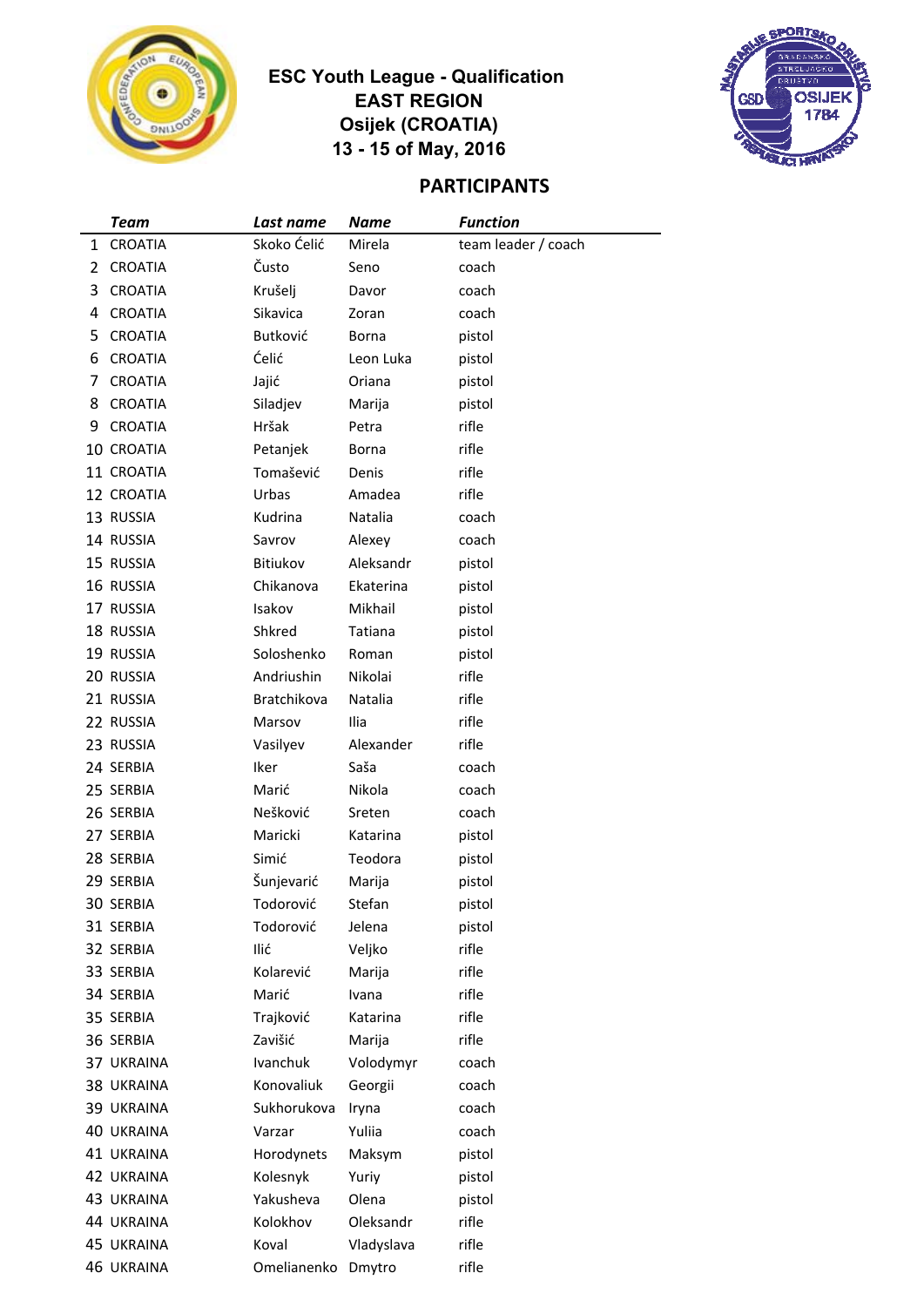





#### SATURDAY, 14. May 2016

|                                         | $\overline{FP}$ | <b>Name</b>                | S <sub>1</sub>       | $\overline{S2}$          | S <sub>3</sub>         | <b>S4</b>                | Shootoff | Point               | Point                   | Shootoff       | <b>S4</b>                        | S <sub>3</sub>         | <b>S2</b>       | $\overline{S1}$          | Name                       | <b>FP</b> |
|-----------------------------------------|-----------------|----------------------------|----------------------|--------------------------|------------------------|--------------------------|----------|---------------------|-------------------------|----------------|----------------------------------|------------------------|-----------------|--------------------------|----------------------------|-----------|
|                                         | $\overline{2}$  | <b>VASILYEV Olexander</b>  | 100,8                | 103,8<br>$\mathcal{P}$   | 103,9                  | 101,2                    |          | 8                   | $\mathbf{0}$            |                | 99,5<br>0                        | 99,9<br>l0             | 98,7            | 100,4<br>l0              | KOVAL Vladyslava 3         |           |
| 2:30                                    | 4               | <b>MARSOV Ilia</b>         | 103,2                | 103,7                    | 103,4                  | 103.7                    |          |                     |                         |                | 104                              | 101,5                  | 103,2           | 101,9                    | KOLOKHOV Oleksandr         | .5        |
| $\overline{ }$                          |                 |                            | 102,1                | $\mathcal{D}$<br>103,4   | 102,1                  | ŋ<br>102,5               |          | 6                   | 2 <sup>1</sup>          |                | C<br>103,2                       | 103,5                  | 103,4           | 102,7                    |                            |           |
| Start:                                  | 6               | <b>BRATCHIKOVA Natalia</b> |                      |                          |                        | I0                       |          | $\mathbf{1}$        | $\overline{\mathbf{z}}$ |                | 2                                | $\overline{2}$         |                 |                          | <b>OMELIANENKO Dmytro</b>  |           |
| $\blacksquare$<br>$\blacktriangleright$ |                 |                            | <b>RUSSIA</b>        |                          |                        |                          | $\Omega$ | 15                  | 9                       | $\Omega$       |                                  |                        |                 | <b>UKRAINE</b>           |                            |           |
|                                         | FP              | <b>Name</b>                | S <sub>1</sub>       | S <sub>2</sub>           | S <sub>3</sub>         | <b>S4</b>                | Shootoff | Point               | Point                   | Shootoff       | <b>S4</b>                        | S <sub>3</sub>         | S <sub>2</sub>  | S <sub>1</sub>           | Name                       | <b>FP</b> |
| - MATCH                                 | 9               | <b>PETANJEK Borna</b>      | 104,3                | 104,6                    | 104,6                  | 103,5                    |          |                     |                         |                | 104,0                            | 101,9                  | 101,1           | 100                      | ILIĆ Veljko 10             |           |
|                                         |                 |                            | 102,4                | 2<br>102,2               | 102                    | 0<br>102,5               |          | 6                   | $\overline{2}$          |                | 2<br>100                         | l0<br>101,5            | 102,7           | IО<br>103,6              |                            |           |
| RIFLE                                   | 11              | TOMAŠEVIĆ Denis            | <sup>0</sup>         | <sup>0</sup>             | $\mathcal{P}$          | っ                        |          | 4                   | 4                       |                | 0                                | n                      | ำ               | $\overline{2}$           | KOLAREVIĆ Marija 12        |           |
|                                         |                 | 13 HRŠAK Petra             | 102,4                | 100,2                    | 100,5                  | 102,4                    |          |                     |                         |                | 101                              | 103,5                  | 103,2           | 101,3                    | MARIĆ Ivana 14             |           |
|                                         |                 |                            |                      | IO.                      |                        |                          |          | $\overline{a}$      | $\overline{4}$          |                | 0                                |                        |                 | I٥                       |                            |           |
|                                         |                 |                            | <b>CROATIA</b>       |                          |                        |                          | $\Omega$ | 14                  | 10                      | $\Omega$       |                                  |                        |                 | <b>SERBIA</b>            |                            |           |
|                                         |                 |                            |                      |                          |                        |                          |          |                     |                         |                |                                  |                        |                 |                          |                            |           |
|                                         | FP              | <b>Name</b>                | S <sub>1</sub>       | $\overline{S2}$          | S <sub>3</sub>         | <b>S4</b>                | Shootoff | <b>Point</b>        | Point                   | Shootoff       | <b>S4</b>                        | $\overline{\text{S3}}$ | $\overline{S2}$ | $\overline{\mathsf{S}1}$ | <b>Name</b>                | FP        |
|                                         | 17              | <b>HORODYNETS Maksym</b>   | 93                   | 97                       | 96                     | 92                       |          |                     |                         |                | 87                               | 95                     | 95              | $\overline{98}$          | <b>ISAKOV Mikhail 18</b>   |           |
|                                         |                 |                            | $\Omega$             | $\overline{\phantom{a}}$ |                        |                          |          | 6                   | $\overline{2}$          |                | $\Omega$                         | <sup>0</sup>           | n               |                          |                            |           |
| 10:00                                   |                 | 19 KOLESNYK Yuriy          | 92<br><sup>0</sup>   | 94<br>$\mathcal{P}$      | 93<br>I0               | 90<br>$\Omega$           |          | $\overline{2}$      | 6                       |                | $\overline{92}$<br>$\mathcal{P}$ | 95<br>$\overline{2}$   | 92<br>I٥        | 94<br>12                 | <b>SHKRED Tatianal 201</b> |           |
|                                         |                 |                            | 94                   | $\overline{92}$          | 91                     | 89                       |          |                     |                         |                | 91                               | 90                     | 90              | 94                       |                            |           |
| Start:                                  | 21              | YAKUSHEVA Olena            |                      | 2                        | $\overline{2}$         | O                        |          | 5                   | 3                       |                | 2                                | O                      | I٥              | $\overline{1}$           | SOLOSHENKO Roman 22        |           |
| $\blacksquare$<br>$\blacktriangleright$ |                 |                            | <b>UKRAINE</b>       |                          |                        |                          | $\Omega$ | 13                  | 11                      | $\Omega$       |                                  |                        |                 | <b>RUSSIA</b>            |                            |           |
|                                         | FP              | <b>Name</b>                | S <sub>1</sub>       | $\overline{S2}$          | $\overline{\text{S3}}$ | $\overline{\mathsf{S4}}$ | Shootoff | <b>Point</b>        | <b>Point</b>            | Shootoff       | $\overline{\mathsf{S4}}$         | $\overline{\text{S3}}$ | S <sub>2</sub>  | $\overline{S1}$          | <b>Name</b>                | FP        |
|                                         | 24              | ŠUNJEVARIĆ Marija          | 90                   | 93                       | 95                     | 89                       |          |                     |                         |                | 94                               | 90                     | 92              | 95                       | BUTKOVIĆ Borna 25          |           |
| <b>MATCH</b><br>$\blacksquare$          |                 |                            | n.                   | $\overline{2}$           |                        | $\Omega$                 |          | 4                   | $\overline{4}$          |                | $\mathfrak{p}$                   | <sup>0</sup>           | l0              | $\overline{2}$           |                            |           |
|                                         |                 | 26 TODOROVIĆ Stefan        | 89<br>$\overline{0}$ | 87<br>l0                 | 88<br>l0               | 92<br>0                  |          | $\mathbf{0}$        | 8                       |                | 93<br>$\mathcal{P}$              | 92                     | 90              | 94                       | ĆELIĆ Leon Luka   27       |           |
|                                         |                 | 28 MARICKI Katarina        | 91                   | 84                       | 88                     | 92                       |          |                     |                         |                | $\overline{87}$                  | 91                     | 94              | 92                       | SILADJEV Marija 29         |           |
| PISTOL                                  |                 |                            | O<br><b>SERBIA</b>   | I0                       | 10                     | 2                        | $\Omega$ | $\overline{2}$<br>6 | 6<br>18                 | $\overline{0}$ | 0                                | 2                      | 12              | 2<br><b>CROATIA</b>      |                            |           |

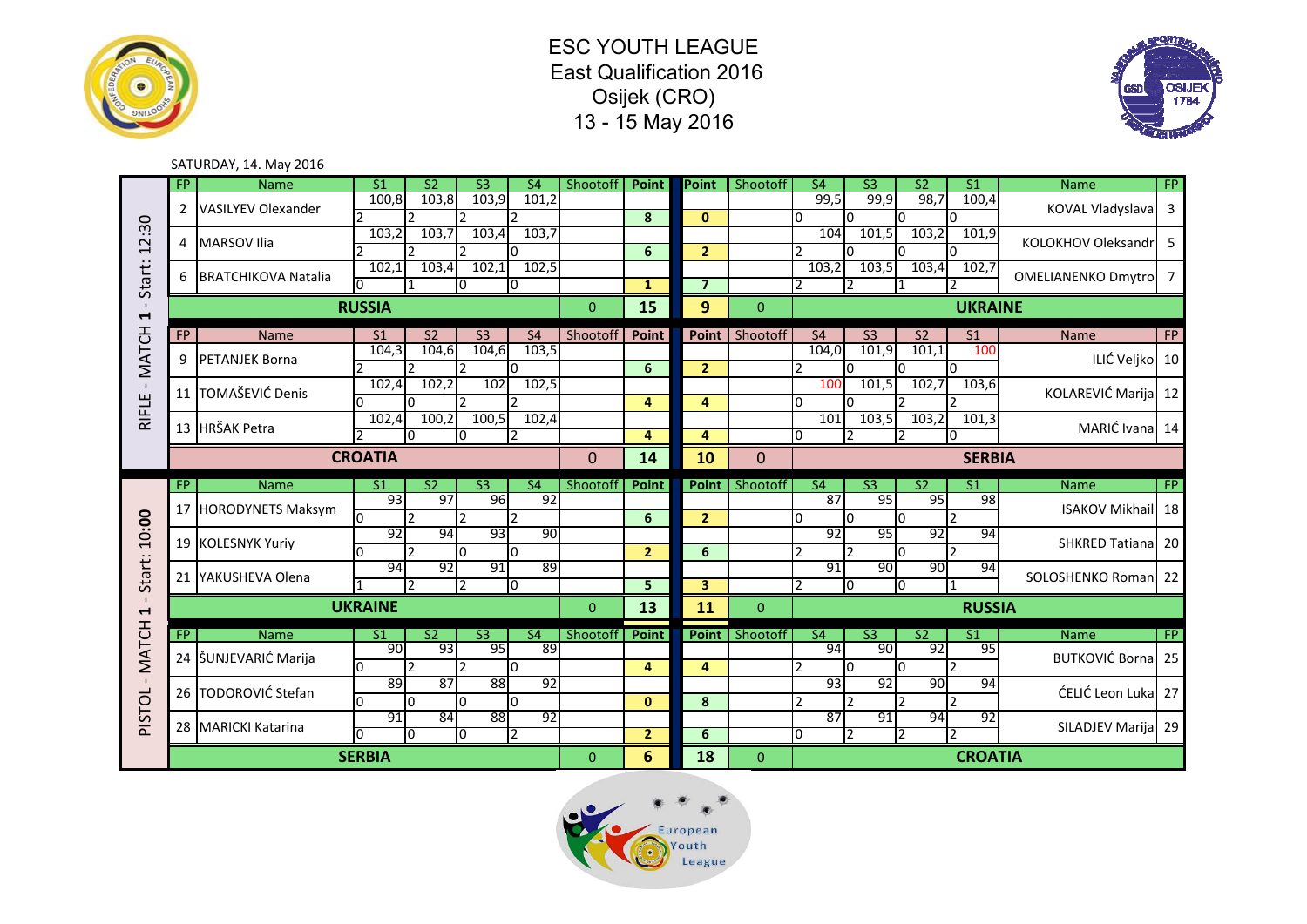





#### SATURDAY, 14. May 2016

|                  | FP.            | <b>Name</b>                | S <sub>1</sub>         | S <sub>2</sub>  | $\overline{\text{S3}}$ | $\overline{\mathsf{S}4}$ | Shootoff     | Point                   | Point          | Shootoff               | <b>S4</b>                | $\overline{\text{S3}}$ | $\overline{S2}$       | $\overline{S1}$      | <b>Name</b>                  | <b>FP</b>      |
|------------------|----------------|----------------------------|------------------------|-----------------|------------------------|--------------------------|--------------|-------------------------|----------------|------------------------|--------------------------|------------------------|-----------------------|----------------------|------------------------------|----------------|
| 2:30<br>1        | $\overline{2}$ | <b>BRATCHIKOVA Natalia</b> | 103,2                  | 99,6            | 103                    | 103,5                    | 10,3         |                         |                | 10,6                   | 103,7                    | 104,3                  | 102,4                 | 102,7                | ILIĆ Veljko                  | $\overline{3}$ |
|                  |                |                            | 102,5                  | l0<br>104.1     | n.<br>105              | l0<br>103,4              | 10<br>10,3   | $\overline{2}$          | 6              | 10,5                   | 100                      | 103,2                  | 102,1                 | 0<br>103             |                              |                |
|                  | 4              | <b>MARSOV Ilia</b>         | n                      |                 |                        |                          | l0.          | 6                       | 2 <sup>1</sup> |                        | l0                       |                        | n                     | $\mathcal{P}$        | <b>KOLAREVIĆ Marija</b>      | 5              |
| Start:           | 6              | <b>ANDRIUSHIN Nikolai</b>  | 103,6                  | 104,7           | 100,1                  | 102,9                    | 10,1         |                         |                | 10                     | 103,1                    | 102,6                  | 101,3                 | 101,7                | ZAVIŠIĆ Marija               | -7             |
|                  | 12<br>n.<br>10 |                            |                        |                 |                        |                          | l 1          | 4                       | 4              | 0                      | I0<br><sup>0</sup>       |                        |                       |                      |                              |                |
| $\sim$           |                |                            | <b>RUSSIA</b>          |                 |                        |                          | $\mathbf{1}$ | 12                      | 12             | $\overline{2}$         |                          |                        |                       | <b>SERBIA</b>        |                              |                |
|                  | FP             | <b>Name</b>                | S <sub>1</sub>         | S <sub>2</sub>  | S <sub>3</sub>         | <b>S4</b>                | Shootoff     | Point                   | Point          | Shootoff               | <b>S4</b>                | S <sub>3</sub>         | S <sub>2</sub>        | S <sub>1</sub>       | <b>Name</b>                  | FP             |
| <b>MATCH</b>     | 9              | <b>PETANJEK Borna</b>      | 105                    | 104             | 102,7                  | 104,3                    | 10,6         |                         |                | 10,4                   | 103,3                    | 103,2                  | 105,1                 | 102                  | KOLOKHOV Oleksandr           | 10             |
|                  |                |                            |                        | l0              |                        |                          |              | $\overline{a}$          | $\overline{a}$ | 10                     | IΩ                       |                        |                       | $\overline{0}$       |                              |                |
| $\mathbf{I}$     | 11             | TOMAŠEVIĆ Denis            | 102.4<br>$\mathcal{P}$ | 102,2<br>12     | 100,6<br>n             | 103,8<br>$\mathbf{D}$    | 9,9<br>I٥    | 6                       | $\overline{2}$ | 10,1<br>$\overline{1}$ | 102,8<br>n.              | 101,8                  | 100.3<br><sup>0</sup> | 100,3<br>n.          | KOVAL Vladyslava 12          |                |
| RIFLE            |                |                            | 103,1                  | 101,9           | 102,7                  | 104,2                    | 9,6          |                         |                | 10,6                   | 103,2                    | 102,9                  | 104,1                 | 103,8                |                              |                |
|                  |                | 13 URBAS Amadea            | $\overline{0}$         | l0              | n.                     |                          | I0           | $\overline{2}$          | 6              |                        | I۵                       |                        |                       |                      | <b>OMELIANENKO Dmytro</b> 14 |                |
|                  |                |                            | <b>CROATIA</b>         |                 |                        |                          | $\mathbf{1}$ | 12                      | 12             | $\overline{2}$         |                          |                        |                       | <b>UKRAINE</b>       |                              |                |
|                  |                |                            |                        |                 |                        |                          |              |                         |                |                        |                          |                        |                       |                      |                              |                |
|                  |                |                            | S <sub>1</sub>         | $\overline{S2}$ | $\overline{\text{S3}}$ | $\overline{\mathsf{S4}}$ |              |                         |                |                        | $\overline{S4}$          | $\overline{\text{S3}}$ | S <sub>2</sub>        | $\overline{S1}$      |                              |                |
|                  | FP             | <b>Name</b>                | 93                     | 95              | 96                     | 93                       | Shootoff     | <b>Point</b>            | Point          | Shootoff               | 92                       | 96                     | 95                    | 91                   | <b>Name</b>                  | FP             |
|                  |                | 17 HORODYNETS Maksym       |                        |                 |                        |                          |              | 6                       | $\overline{2}$ |                        | I٥                       |                        |                       | l0.                  | <b>BUTKOVIĆ Borna</b> 18     |                |
| $\ddot{30}$      |                | 19 KOLESNYK Yuriy          | $\overline{91}$        | 93              | 91                     | 94                       |              |                         |                |                        | $\overline{96}$          | 92                     | 94                    | $\overline{91}$      | ĆELIĆ Leon Luka              | 20             |
| $\overline{2}$   |                |                            |                        | I٥              | l0                     | I٥                       |              | $\mathbf{1}$            | $\overline{7}$ |                        | $\overline{2}$           | $\overline{2}$         | $\mathfrak{p}$        | $\mathbf{1}$         |                              |                |
|                  |                | 21 YAKUSHEVA Olena         | 95                     | 94<br>2         | 95<br><b>2</b>         | 93<br>I2                 |              | $\overline{\mathbf{8}}$ | $\bf{0}$       |                        | 92<br>I٥                 | 88<br>IО               | 92<br>lO              | $\overline{92}$<br>n | SILADJEV Marija              | 22             |
| Start:<br>$\sim$ |                |                            | <b>UKRAINE</b>         |                 |                        |                          | $\Omega$     | 15                      | 9              | $\Omega$               |                          |                        |                       | <b>CROATIA</b>       |                              |                |
|                  |                | <b>Name</b>                | $\overline{S1}$        | $\overline{S2}$ | $\overline{\text{S3}}$ | $\overline{\mathsf{S4}}$ | Shootoff     |                         | Point          | Shootoff               | $\overline{\mathsf{S4}}$ | $\overline{\text{S3}}$ | $\overline{S2}$       | $\overline{S1}$      | <b>Name</b>                  | FP             |
|                  | FP             |                            | 89                     | 95              | 91                     | 92                       |              | <b>Point</b>            |                |                        | 94                       | 95                     | 90                    | $\overline{97}$      |                              |                |
| <b>MATCH</b>     |                | 24 ŠUNJEVARIĆ Marija       | I٥                     | $\overline{2}$  | $\Omega$               | I٥                       |              | $\overline{2}$          | 6              |                        | $\overline{2}$           |                        | <sup>0</sup>          | $\mathcal{P}$        | <b>ISAKOV Mikhail 25</b>     |                |
| $\mathbf{I}$     |                | 26 TODOROVIĆ Stefan        | 88                     | 86              | 90                     | 91                       |              |                         |                |                        | 94                       | 92                     | 90                    | 93                   | SOLOSHENKO Roman 27          |                |
|                  |                |                            | l0<br>89               | $\Omega$<br>93  | l0<br>91               | I0<br>88                 |              | $\mathbf{0}$            | 8              |                        | $\mathfrak{p}$<br>91     | 92                     | C<br>92               | $\mathcal{P}$<br>89  |                              |                |
| PISTOL           |                | 28 SIMIĆ Teodora           |                        | 2               | 10                     | 10                       |              | 3                       | 5              |                        |                          | $\overline{2}$         | 10                    | $\mathbf{1}$         | CHIKANOVA Ekaterina 29       |                |

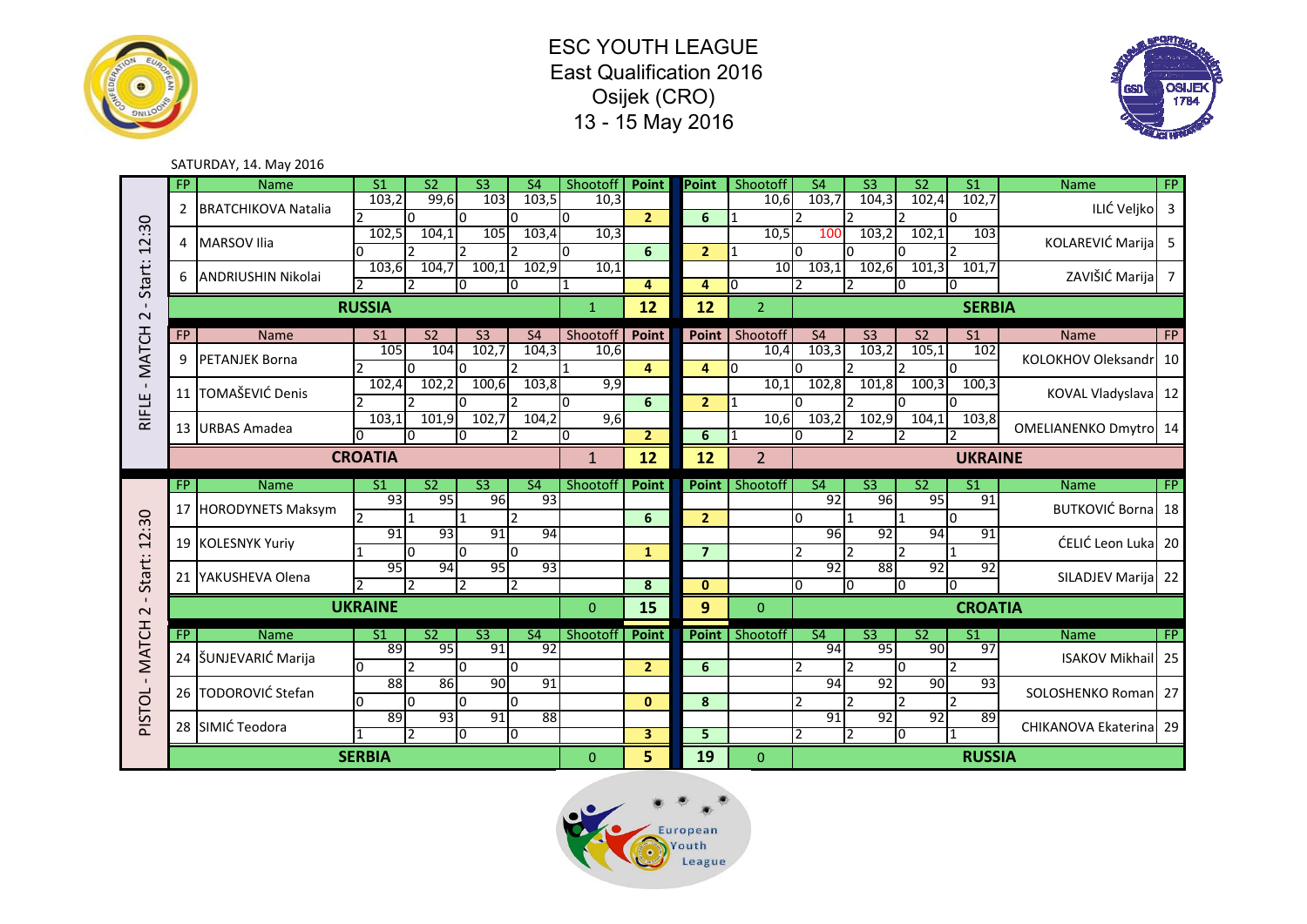ESC YOUTH LEAGUE East Qualification 2016 Osijek (CRO) 13 - 15 May 2016





#### SUNDAY, 15. May 2016

|              | FP             | <b>Name</b>                | S <sub>1</sub>      | S <sub>2</sub>       | S <sub>3</sub>         | <b>S4</b>                | Shootoff            | Point                | Point          | Shootoff               | <b>S4</b>                | $\overline{\mathsf{S3}}$ | $\overline{\text{S2}}$ | $\overline{S1}$                  | <b>Name</b>              | FP        |
|--------------|----------------|----------------------------|---------------------|----------------------|------------------------|--------------------------|---------------------|----------------------|----------------|------------------------|--------------------------|--------------------------|------------------------|----------------------------------|--------------------------|-----------|
| 10:00        | $\overline{2}$ | <b>BRATCHIKOVA Natalia</b> | 104,3               | 102,2<br>I٥          | 102,8                  | 102<br>I٥                | 9,4<br><sup>0</sup> | 2 <sup>1</sup>       | 6              | 10.1<br>$\overline{1}$ | 102.4<br><sup>-</sup>    | 102,3<br>n               | 103,2                  | 104,9<br>$\mathcal{P}$           | URBAS Amadea             | 3         |
|              |                |                            | 103,7               | 103,6                | 103,8                  | 104,2                    | 10,7                |                      |                | 10,6                   | 103,4                    | 105,7                    | 103,1                  | 103                              |                          |           |
|              | 4              | <b>MARSOV Ilia</b>         |                     |                      | n                      |                          | l 1                 | 6                    | 2 <sup>1</sup> | lo                     |                          |                          |                        | n                                | PETANJEK Borna 5         |           |
|              | 6              |                            | 103,1               | 101,4                | 104,5                  | 103,4                    | 10,5                |                      |                | 10,4                   | 100,5                    | 101,8                    | 101,7                  | 103,3                            | TOMAŠEVIĆ Denis 7        |           |
| Start:       |                | <b>ANDRIUSHIN Nikolai</b>  |                     | 10                   |                        |                          |                     | 4                    | 4              | 10                     | 0                        | 0                        |                        |                                  |                          |           |
| $\sim$       |                |                            | <b>RUSSIA</b>       |                      |                        |                          | $\overline{2}$      | 12                   | 12             | $\mathbf{1}$           |                          |                          |                        | <b>CROATIA</b>                   |                          |           |
|              | <b>FP</b>      | <b>Name</b>                | S <sub>1</sub>      | S <sub>2</sub>       | S <sub>3</sub>         | <b>S4</b>                | Shootoff            | Point                | Point          | Shootoff               | S <sub>4</sub>           | S <sub>3</sub>           | S <sub>2</sub>         | S <sub>1</sub>                   | <b>Name</b>              | <b>FP</b> |
| <b>MATCH</b> | 9              | <b>OMELIANENKO Dmytro</b>  | 101,7               | 99,8                 | 100,4                  | 103,8                    |                     |                      |                |                        | 103,9                    | 102,2                    | 102,7                  | 102,7                            | ILIĆ Veljko 10           |           |
|              |                |                            | l0                  | I٥                   | <sup>0</sup>           | I٥                       |                     | $\mathbf{0}$         | 8              |                        | $\mathcal{P}$            | $\overline{2}$           |                        | $\mathcal{P}$                    |                          |           |
| $\mathbf{I}$ |                | 11 KOVAL Vladyslava        | 100.0               | 101,5                | 100,5                  | 100,1                    |                     |                      |                |                        | 98,4                     | 103,3                    | 101,5                  | 98,9                             | KOLAREVIĆ Marija 12      |           |
| RIFLE        |                |                            |                     |                      | n.                     |                          |                     | 5                    | 3 <sup>1</sup> |                        | <sup>0</sup>             |                          |                        | I∩                               |                          |           |
|              |                | 13 KOLOKHOV Oleksandr      | 103,0               | 104<br>$\mathcal{P}$ | 101<br>$\overline{2}$  | 102,0                    |                     | 6                    | 2 <sup>1</sup> |                        | 102,2<br>$\mathfrak{p}$  | 99,9<br>0                | 101,2<br>In            | 101,9<br>I٥                      | TRAJKOVIĆ Katarina 14    |           |
|              |                |                            |                     |                      |                        | IО                       |                     |                      |                |                        | <b>SERBIA</b>            |                          |                        |                                  |                          |           |
|              |                |                            | <b>UKRAINE</b>      |                      |                        |                          | 0                   | 11                   | 13             | $\Omega$               |                          |                          |                        |                                  |                          |           |
|              | FP             | <b>Name</b>                | S1                  | $\overline{S2}$      | $\overline{\text{S3}}$ | $\overline{\mathsf{S4}}$ | Shootoff            | <b>Point</b>         | Point          | Shootoff               | $\overline{\mathsf{S4}}$ | $\overline{\text{S3}}$   | $\overline{S2}$        | S <sub>1</sub>                   | <b>Name</b>              | FP        |
|              |                | 17 KOLESNYK Yuriy          | $\overline{92}$     | $\overline{92}$      | $\overline{96}$        | 96                       |                     |                      |                |                        | $\overline{94}$          | $\overline{92}$          | 89                     | 84                               | ŠUNJEVARIĆ Marija 18     |           |
| 10:00        |                |                            |                     |                      |                        |                          |                     | 8                    | $\mathbf{0}$   |                        | $\Omega$                 | l0                       |                        | I٥                               |                          |           |
|              |                |                            |                     |                      |                        |                          |                     |                      |                |                        |                          |                          |                        |                                  |                          |           |
|              |                |                            | 90                  | 99                   | 95                     | 94                       |                     |                      |                |                        | 87                       | 92                       | 88                     | 91                               |                          |           |
|              |                | 19 HORODYNETS Maksym       | l0                  | $\overline{2}$       | 12                     | $\mathcal{D}$            |                     | 6                    | $\overline{2}$ |                        | $\Omega$                 | <sup>0</sup>             | I٥                     | $\overline{2}$                   | TODOROVIĆ Jelena 20      |           |
|              |                | 21 YAKUSHEVA Olena         | 92                  | 89                   | 97                     | 94                       |                     |                      |                |                        | 87                       | 90                       | 90                     | 91                               | TODOROVIĆ Stefan 22      |           |
| Start:       |                |                            |                     | IО                   | $\overline{2}$         | 2                        |                     | 6                    | $\overline{2}$ |                        | <sup>0</sup>             | 0                        | 12                     | ю                                |                          |           |
| $\sim$       |                |                            | <b>UKRAINE</b>      |                      |                        |                          | $\Omega$            | 20                   | 4              | $\mathbf{0}$           |                          |                          |                        | <b>SERBIA</b>                    |                          |           |
|              | FP             | <b>Name</b>                | S <sub>1</sub>      | $\overline{S2}$      | $\overline{\text{S3}}$ | <b>S4</b>                | Shootoff            | <b>Point</b>         | <b>Point</b>   | Shootoff               | $\overline{\mathsf{S4}}$ | $\overline{\text{S3}}$   | S <sub>2</sub>         | $\overline{S1}$                  | <b>Name</b>              | FP        |
|              |                |                            | 92                  | 97                   | 96                     | 92                       |                     |                      |                |                        | 91                       | 93                       | 88                     | 91                               |                          |           |
| <b>MATCH</b> |                | 24 ISAKOV Mikhail          |                     | $\mathcal{D}$        | $\mathcal{P}$          |                          |                     | 8                    | $\mathbf{0}$   |                        | $\Omega$                 | l0                       |                        | I٥                               | <b>BUTKOVIĆ Borna</b> 25 |           |
| $\mathbf{L}$ |                | 26 BITIUKOV Aleksandr      | 91                  | 90                   | 91                     | 88                       |                     |                      |                |                        | 97                       | 94                       | 94                     | 95                               |                          |           |
|              |                |                            | l0                  | I٥                   | I٥                     | I٥                       |                     | $\mathbf{0}$         | 8              |                        | $\mathfrak z$            |                          |                        |                                  | ĆELIĆ Leon Luka 27       |           |
|              |                | 28 SHKRED Tatiana          | 92                  | 93                   | 93                     | 94                       |                     |                      |                |                        | 94                       | 94                       | 93                     | 96                               | SILADJEV Marija 29       |           |
| PISTOL       |                |                            | 10<br><b>RUSSIA</b> | $\mathbf{1}$         | IО                     | 1                        | $\Omega$            | $\overline{2}$<br>10 | 6<br>14        | $\Omega$               |                          | 2                        | 11                     | $\overline{2}$<br><b>CROATIA</b> |                          |           |